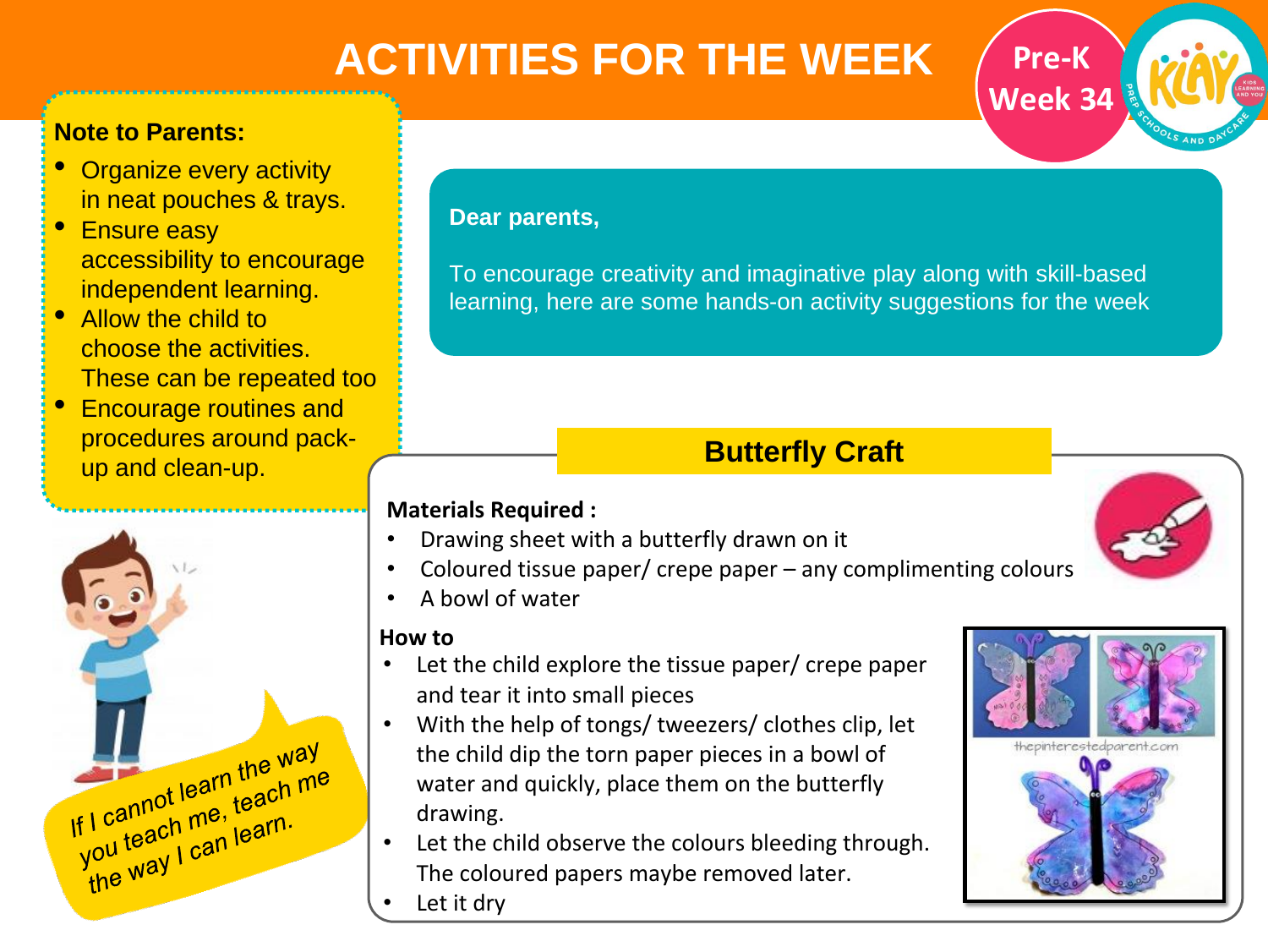# **ACTIVITIES FOR THE WEEK**

## **Role Play**

### **Materials Required:**

- Picnic basket with fruits and vegetables like apple, banana, etc.
- Chef's Hat and apron
- Blunt/ Butter knife
- Plates
- Juice in a jug
- Empty glasses

## **How to**

- This an activity for the entire family. Encourage the child to invite all the family members for the same.
- Set up a picnic area in your garden or balcony
- Let the child pretend to be a chef.
- Allow the child to cut fruits, vegetables, cake, pizza, etc. all fraction or portion toys with a toy/blunt knife and offer it to all members present.
- Enjoy your picnic together

# **Phonics Game**

#### **Materials Required:**

- Empty egg tray/ ice tray with letters  $z$ , w, v, y, j written with a marker pen
- Small colourful plastic balls with letters  $z$ , w, v, y, j written with a marker pen (size as per tray)

**Pre-K**

**Week 34**

### **How to**

- Write lowercase letters  $j$  z w v y inside the empty egg tray
- Write the same letters on the balls
- Call out one letter sound and encourage the child to pick that ball and repeat the letter sound
- Now, encourage the child to place the ball in the same slot where that letter is written
- This game may be played with other letter sounds too